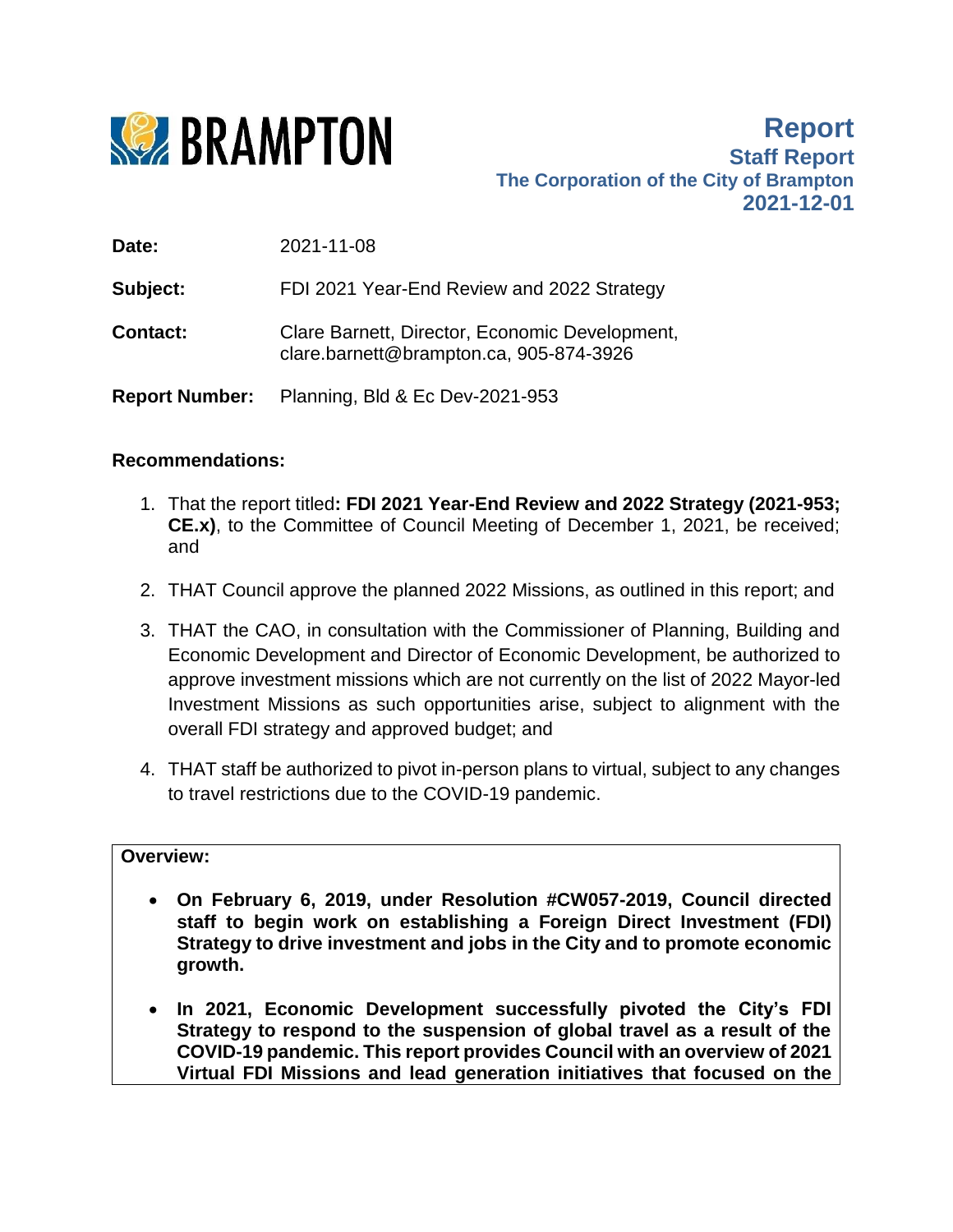**following priority sectors: Advanced Manufacturing, Food and Beverage, Innovation and Technology, and Health and Life Sciences.**

- **While the COVID-19 pandemic has had a negative impact on Foreign Direct Investment (FDI), staff is seeing traction toward more activity in investment attraction as borders re-open and travel restrictions are lifted.**
- **Economic Development staff are continuing their efforts to drive inward investment via Foreign Direct Investment (FDI) and Business Retention and Expansion (BR&E).**
- **Staff is providing recommendations for the 2022 FDI Investment Missions.**

### **Background:**

On June 5, 2019, Council approved the implementation of a Branding, Marketing and Foreign Direct Investment (FDI) Strategy to drive investment and jobs in the city and to promote economic growth.

In the third year of this strategy, staff raised the City's profile as a competitive place to do business. By executing lead generation and place branding activities with virtual FDI missions, the City has established a unique value proposition with global investors.

The City of Brampton was the first municipality in Canada to pivot to outbound virtual investment missions in November 2020, with our successful Mayor-led FDI mission to Japan.

### **Current Situation:**

With the support of Mayor Brown and Council, five virtual FDI missions were scheduled to be completed in 2021 by the Brampton Economic Development Office. Detailed Mission results can be found in Appendix A.

### **2021 FDI Strategy**

### **1. Virtual FDI Mission to Germany (May/June 2021)**

The City of Brampton successfully hosted its first Virtual FDI Mission of 2021 to Germany, in May and June. Germany's global leadership in manufacturing, sustainability and innovation, which are strengths shared by Brampton, make it an important region in which to seek new investment. There was a strong Business Retention and Expansion (BR&E) component to this mission, given that Brampton is home to the Canadian headquarters of several German companies, including: A Berger Precision, SEW Eurodrive, IREKS, SHW Pump and Drive, and Multivac Canada.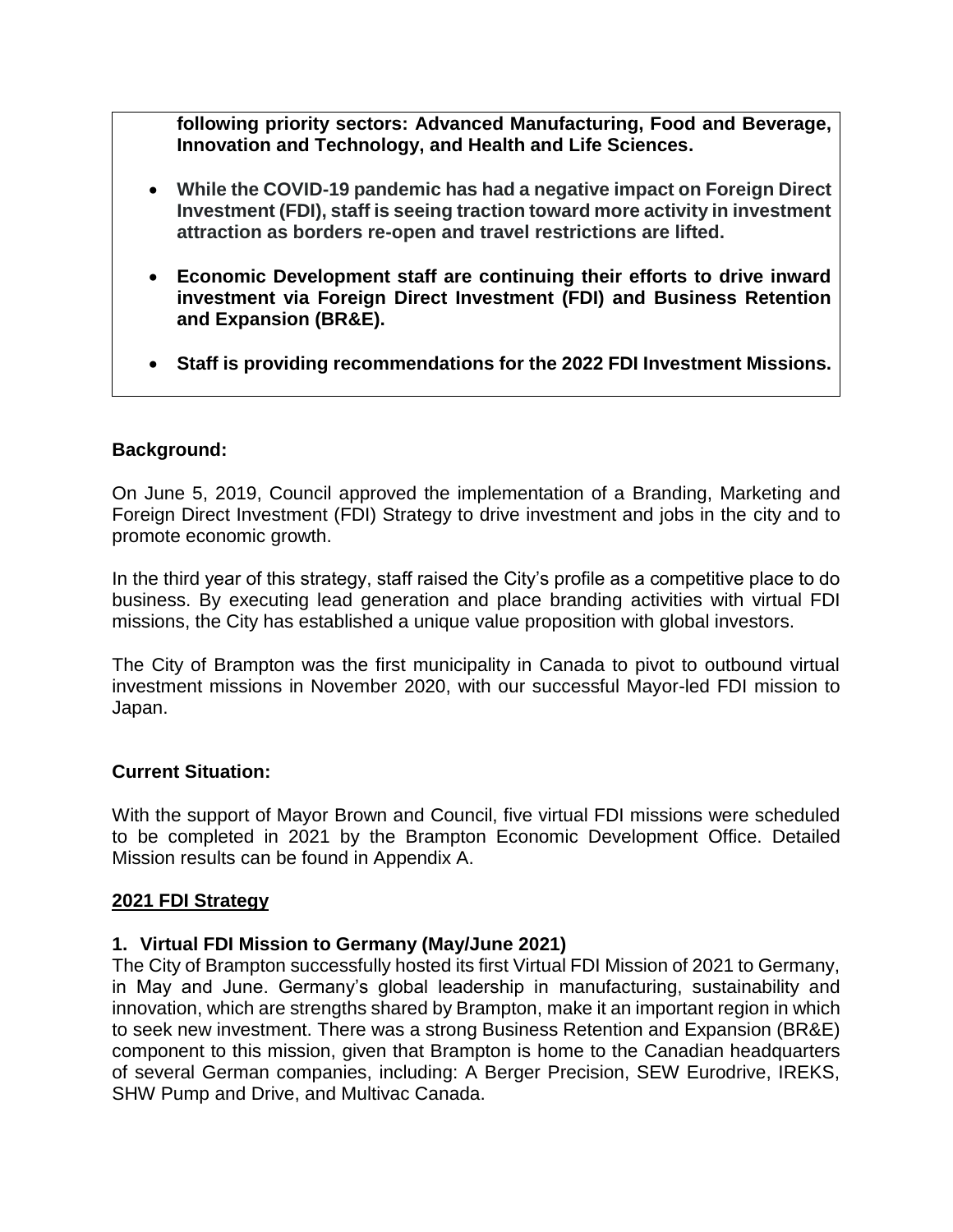The goal of the mission was to market Brampton internationally and attract investment, both new and through the growth of German companies with existing operations in Brampton. The mission was supported by the Canadian Embassy and the Ontario Trade and Investment Office in Germany, and included engagements with government, businesses, industry organizations, start-ups and technology incubators.

### **2. Collison from Home (June 23 – 25, 2021)**

Collision is the fastest-growing tech conference in North America. Due to COVID-19 travel restrictions it was held virtually again this year from June 23<sup>rd</sup> to the 25<sup>th</sup>, 2021.

The City of Brampton Economic Development Office sponsored Collision from Home 2021 as part of the wider Economic Recovery Strategy. With the aim of bringing resiliency and competitive advantage to Brampton's economy, this event presented an opportunity to generate qualified leads, strengthen existing corporate relationships, and further the City's brand in the cornerstones of Innovation, Technology, Entrepreneurship, and Investment. This was fulfilled by utilizing the international conference as a platform to highlight the growth of Brampton's Innovation District, and convening a number of investment meetings with potential prospects.

## **3. Virtual FDI Mission to the USA (October/November 2021)**

The City of Brampton successfully wrapped up a Virtual Mission to the United States from mid-October to November. The mission's goal was to market Brampton within US markets and attract investment, both new and through the growth of US companies with existing operations in Brampton. Brampton's growing Innovation and Technology sector, access to talent, and connectivity has drawn the attention of US technology businesses seeking opportunities on nearshoring, hiring talent, and lowering costs, which has enabled businesses to explore investment opportunities within Brampton. Brampton is already home to the Canadian headquarters of a number of US businesses, including Medtronic, Albea Canada, Taro Pharmaceuticals, SPS Commerce, Dynacare, Zochem, and Daniels Health.

## **4. Virtual FDI Mission to Nigeria (November 15 & 23, 2021)**

The City of Brampton is committed to building a strong economic partnership with Nigeria and supporting inclusive innovation and entrepreneurship. The City's Economic Development Office (EDO) has curated this mission to engage with government officials, businesses, start-ups and technology incubators. The mission will touch on the Nigerian Diaspora's critical role and increase engagement with micro-small and medium-sized (MSME) businesses. We are well-positioned to provide Nigerian companies with support and access to the North American market as a City.

## **5. Virtual FDI Mission to the UK & Ireland (December 2021)**

The City of Brampton Economic Development Office (EDO) has curated this initial mission to engage with government, business associations, businesses, start-ups and technology incubators with the intent to pursue further engagements into 2022. Galway, Ireland and the "Golden Triangle in the UK" are globally renowned medical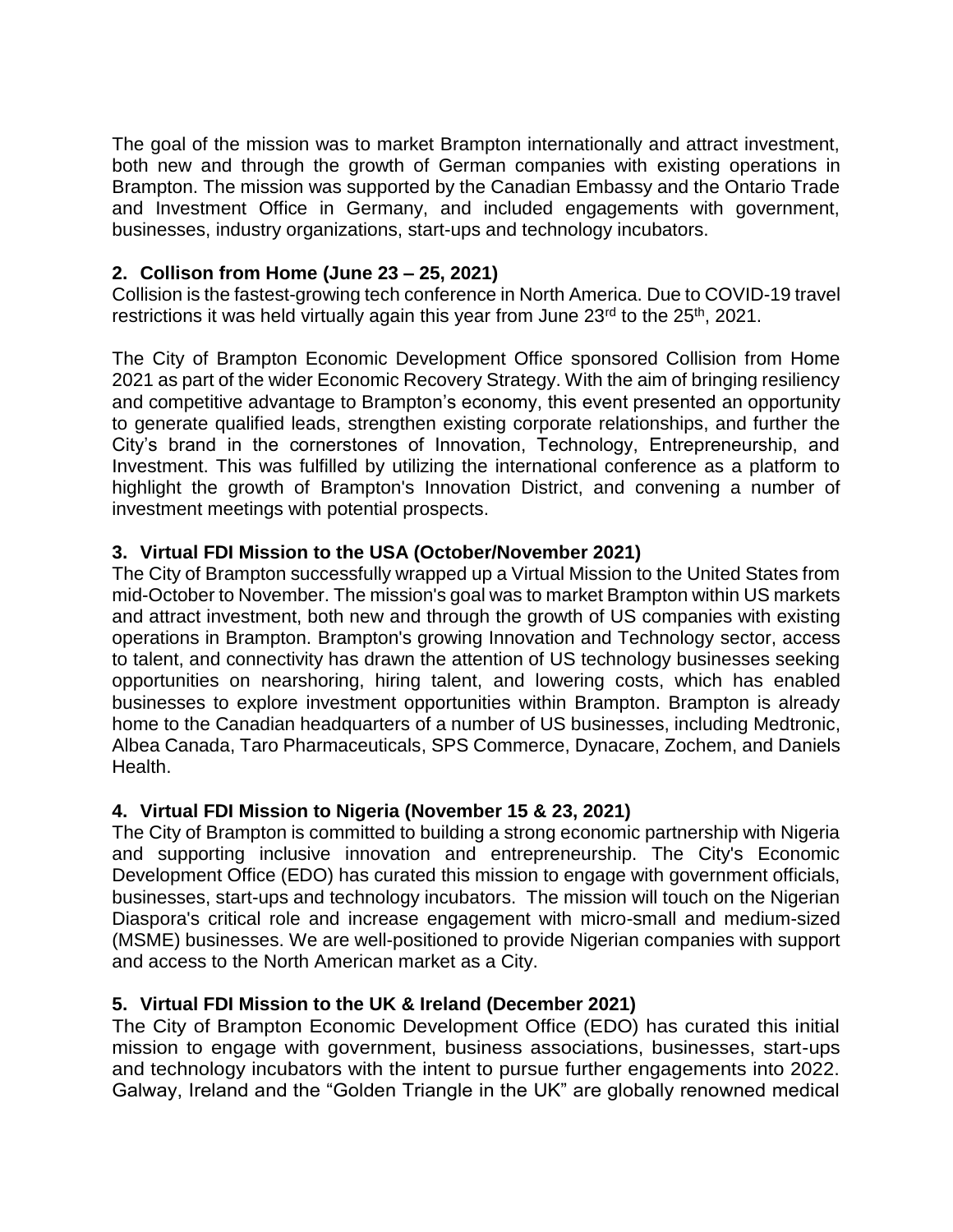technology clusters. The United Kingdom's & Ireland's tech cluster, including cybersecurity, is a promising opportunity pipeline for Brampton's Innovation District.

- During the Virtual UK and Ireland Investment Mission, led by Mayor Patrick Brown, and senior City officials, the City will:
	- o Connect with technology organizations, Ontario's Trade and Investment Offices, Canadian Consulates as well as UK and Ireland-based business associations
	- o Showcase Brampton's investment opportunities through virtual meetings with tech associations and business associations representing Ireland, London UK and Scotland
	- o Lead Business Retention & Expansion (BR&E) meetings with businesses in Brampton that are headquartered in UK and Ireland to ensure executives are connected to the City of Brampton.
	- o Learn about the UK and Ireland's initiatives in economic recovery and sustainability

Staff also regularly engage in investment attraction activities and events in target markets and sectors, working with service providers, industry associations and institutions and other partners to build Brampton's brand awareness on an international scale and generate leads. A few examples of these FDI investment attraction activities can be found in Appendix B.

The City of Brampton Economic Development Investment Attraction Team continues to manage a healthy pipeline of more than 150 leads. The 2021 virtual FDI missions and staff-led FDI activities has resulted in four FDI wins (Mobii Systems, Victory Genomics, Lovis Systems and SKAAS). There are 4 active expansion leads through the 2021 Virtual FDI Mission program (BR&E).

## 2021 FDI Budget and Expenditures

In December 2020, Council endorsed the 2021 FDI Work Plan, which allocated \$600,000 of the FDI capital project (#181256) toward its execution.

Below is a summary of the **2021 FDI Expenses**:

- **Travel costs** (Total: \$0)
- **BHive (Start-Up Visa Incubator Program)** (Total \$377,813.05)
- **Research/Lead Generation/Project Management and Consulting**

(Total \$59,264.00)

**Memberships and Associations** (Total \$15,767.92)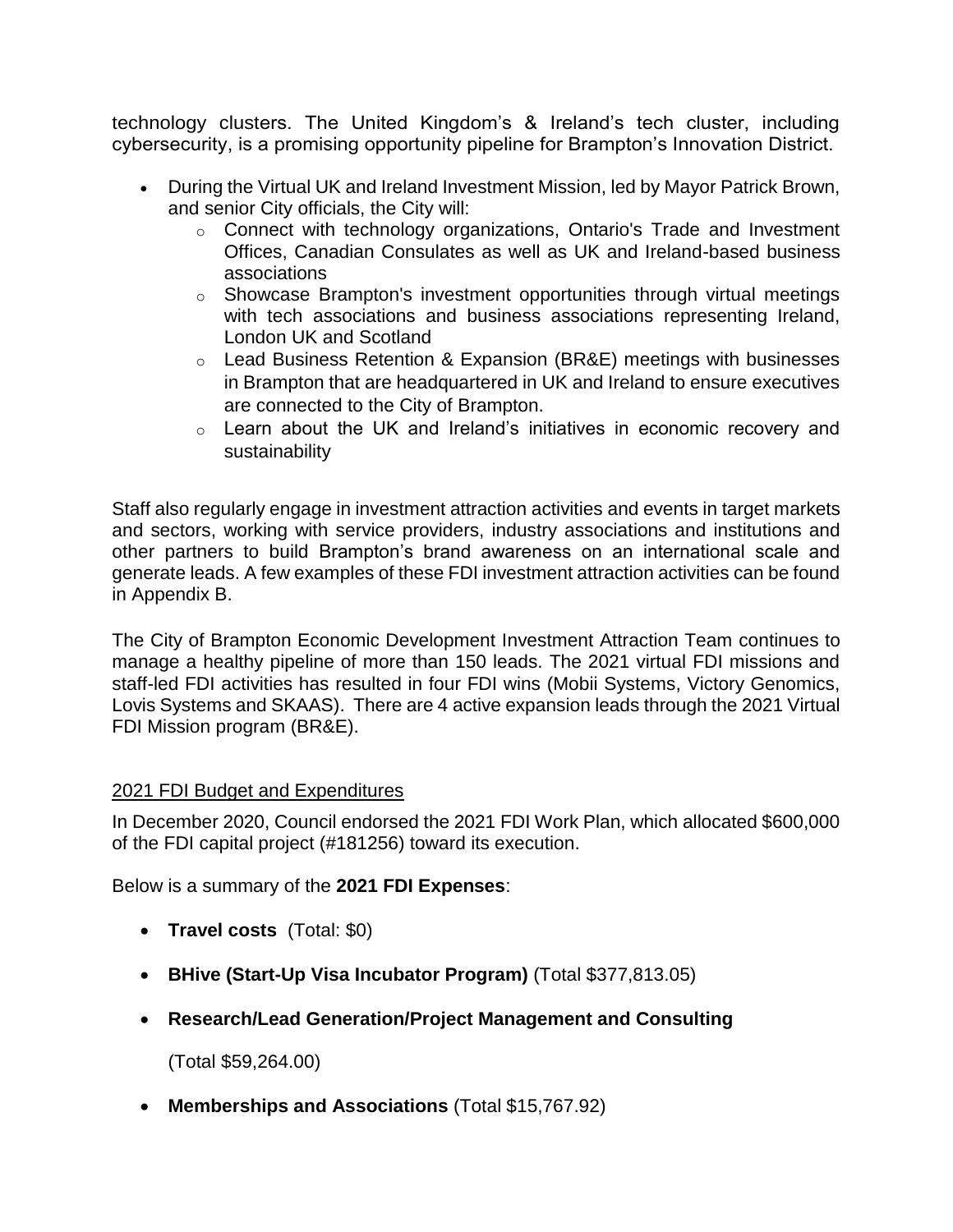**Other costs** Marketing and (Virtual) Events (Total \$15,202.33)

# **2022 FDI Strategy**

In 2022, the Economic Development Office will focus on two main streams to drive FDI:

## **1. Mayor and Council-led Missions**

These missions will be focused on FDI and business retention and expansion (BR&E) targeting Brampton's priority sectors; Advanced Manufacturing, Food and Beverage, Innovation and Technology, and Health and Life Sciences in key international markets.

This will include four investment missions in 2022 (in-person or virtual TBD)

- 1. USA
- 2. Germany
- 3. Portugal
- 4. India

## **2. Staff-led Investment Activities**

Economic Development staff plan to attend several in person and virtual international events in 2022 where opportunities are present in key markets and target sectors.

Economic Development has identified countries of interest to focus on in terms of outreach and participation in investment activities (in person or virtual) including:

- 1. USA
- 2. Europe (Germany & the Netherlands)
- 3. Nigeria
- 4. Caribbean
- 5. Japan
- 6. UK/Ireland

Staff will continue to work with the *Black African and Caribbean Social, Cultural and Economic Empowerment & Anti-Black Racism Unit* to assist in the development of our key messaging and outreach to specific demographic areas, and how we can enhance Brampton's cultural value proposition to global markets.

The Economic Development Office will continue to work with Brampton-based companies that have foreign affiliations to promote the increase of foreign investments in Brampton. This business retention and expansion work will have a primary focus on the US and European (German and the Netherlands) market.

Staff will continue to work with the Strategic Communications Division to build marketing campaigns that convey Brampton's value proposition to the international investment community to support lead generation and strengthen partnerships.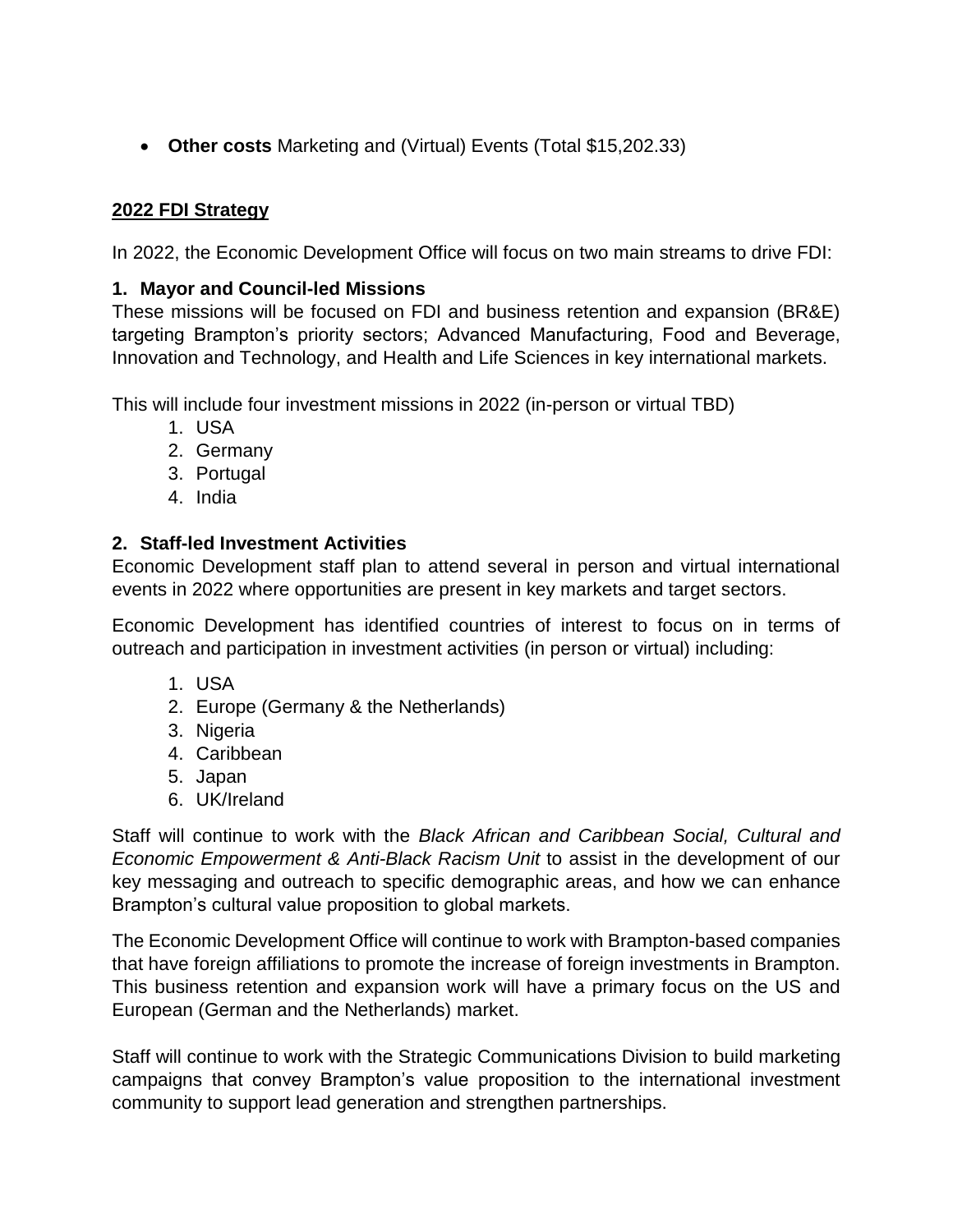Staff are working in partnership with Toronto Global until the expiration of the current funding agreement on March 31, 2022. Future funding of Toronto Global beyond that date will be considered by Council during budget deliberations. Staff will consider other partnerships and memberships that support investment attraction activities.

All of these efforts, combined, are intended to share Brampton's value proposition with potential investors, and retain and expand existing businesses. Prospects will be invited to visit Brampton either in-person (in adherence to current COVID-19 protocols), or virtually, for follow-up visits.

### Anticipated 2022 FDI Expenses

In 2022, staff plan to execute a hybrid virtual and in person FDI plan and anticipate spending approximately \$600,000 to facilitate the Strategy.

The estimated breakdown of the **2022 FDI Expenses** is as follows:

- **Travel Costs** (total \$300,000)
	- o This includes outbound international FDI investment missions.
- **Research/Lead Generation/Project Management and Consulting** (Total \$180,000)
- **Memberships and Associations** (Total \$20,000)
- **Other costs** Marketing and Events (Total \$100,000)

### **Corporate Implications:**

### Financial Implications:

Staff estimate that the costs to facilitate the virtual FDI plan for the 2022 FDI strategy will be \$600,000. Sufficient funding is available in the following projects:

| Project #      | Project                   | <b>Budget</b> | 2021          | <b>Balance</b> |
|----------------|---------------------------|---------------|---------------|----------------|
|                |                           | Available     | Expenditures* | Available      |
| $181256 - 001$ | <b>Branding-Marketing</b> | \$472,464     | \$111,864     | \$360,600      |
|                | Foreign-Direct            |               |               |                |
|                | Investment                |               |               |                |
| $201256 - 001$ | <b>Branding-Marketing</b> | \$300,000     | \$0           | \$300,000      |
|                | Foreign-Direct            |               |               |                |
|                | Investment                |               |               |                |
|                | Total                     | \$772,464     | \$111,864     | \$660,600      |

\*Expenditures to be processed